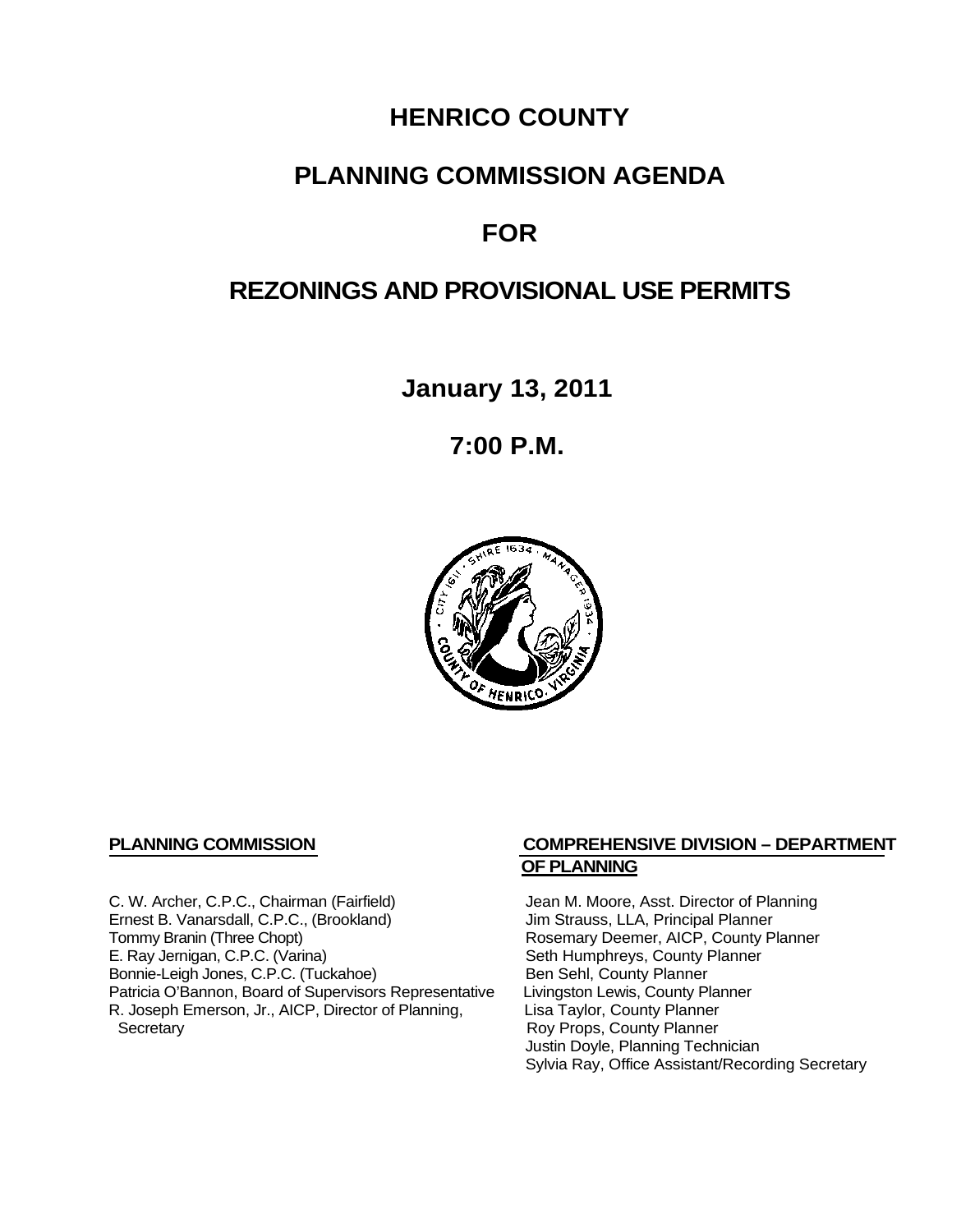### **PLANNING COMMISSION REZONING MEETING FINAL AGENDA JANUARY 13, 2011**

**BEGINNING AT 7:00 P.M.**

**WELCOME:**

**PLEDGE OF ALLEGIANCE:**

**RECOGNITION OF NEWS MEDIA:**

**CALL TO ORDER:**

**REQUESTS FOR WITHDRAWALS AND DEFERRALS: (0); (4)**

**REQUESTS FOR EXPEDITED ITEMS: (0)**

**ELECTION OF CHAIRMAN: Mr. Archer**

**ELECTION OF VICE-CHAIRMAN: Mr. Branin**

**CASES TO BE HEARD: (3)**

#### **THREE CHOPT:**

**P-1-11 J. Thomas O'Brien, Jr. and Michael J. Rothermel for Regal Cinemas, Inc.:** Request for a Provisional Use Permit under Section 24-58.2(a), 24-120 and 24- 122.1 of Chapter 24 of the County Code in order to allow extended hours of operation for an existing movie theater on part of Parcel 739-762-4639, located on the north line of W. Broad Street (U.S. Route 250) approximately 600' west of its intersection with Pouncey Tract Road (State Route 271). The existing zoning is B-2C Business District (Conditional) and M-1 Light Industrial District. The Land Use Plan recommends Commercial Arterial. The site is located in the West Broad Street Overlay District. **Staff – Lisa Taylor (Deferral requested to the March 10, 2011 Meeting) Deferred to the March 10, 2011 Meeting**

**P-2-11 Gloria L. Freye for New Cingular Wireless PCS, LLC:** Request for a Provisional Use Permit under Sections 24-95(a)(3), 24-120 and 24-122.1 of Chapter 24 of the County Code in order to replace an existing 106' light pole with a 125' lightpole style telecommunications tower and related equipment, on part of Parcel 743-770-4669, located approximately 880' northwest of the intersection of Twin Hickory Lake Drive and Twin Hickory Road (Deep Run High School). The existing zoning is A-1 Agricultural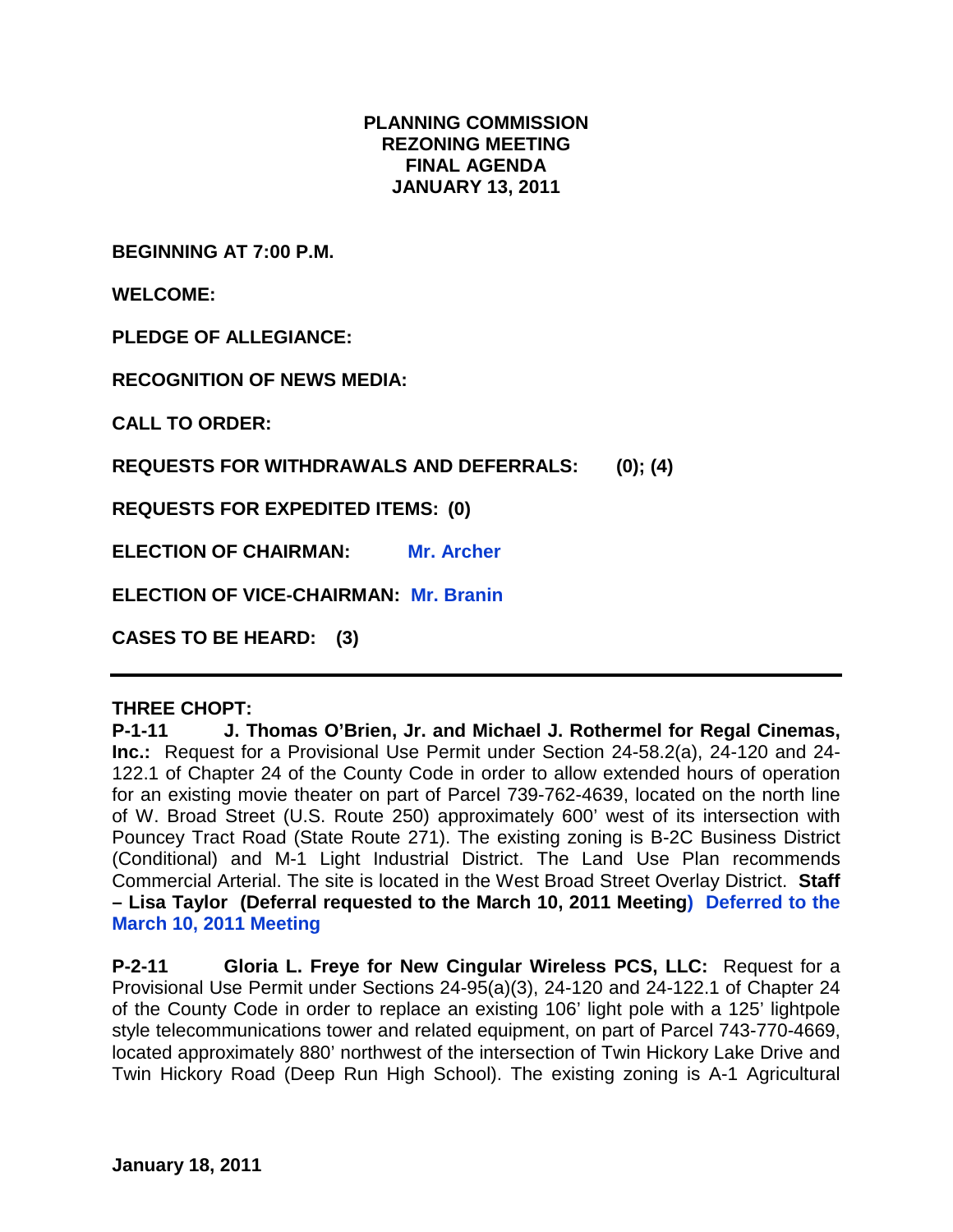District. The Land Use Plan recommends Government. **Staff – Roy Props Recommended for Approval**

#### **TUCKAHOE:**

None.

#### **BROOKLAND:**

**C-21C-10 Fred S. Kirby for Old Glen Allen Properties, LLC:** Request to conditionally rezone from R 2A One-Family Residence District to B-1C Business District (Conditional), Parcel 770-767-3587 containing approximately 1.83 acres located along the north line of Mountain Road approximately 150' west of its intersection with John Cussons Dive. The applicant proposes retail and office uses. The uses will be controlled by zoning ordinance regulations and proffered conditions. The Land Use Plan recommends Suburban Residential 1, density should not exceed 2.4 units per acre. **Staff – Roy Props (Deferral requested to the February 10, 2011 Meeting) Deferred to the February 10, 2011 Meeting**

#### *(Deferred from the December 9, 2010 Meeting).*

**C-25C-10 Robert Atack for Atack Properties, Inc.:** Request to conditionally rezone from O/SC Office Service District (Conditional) to RTHC Residential Townhouse District (Conditional), part of Parcel 761-775-6361 containing 3.3 acres, located along the north line of Hunton Park Boulevard approximately 200' west of its intersection with Hunton Ridge Lane. The applicant proposes a residential townhouse development of no more than thirteen (13) homes. The use will be controlled by zoning ordinance regulations and proffered conditions. The Land Use Plan recommends Suburban Residential 1, where density should not exceed 2.4 units per acre, and Environmental Protection Area. **Staff – Livingston Lewis (Deferral requested to the February 10, 2011 Meeting) Deferred to the February 10, 2011 Meeting**

#### *(Deferred from the December 9, 2010 Meeting).*

**C-28C-10 Robert Atack for Atack Properties, Inc.:** Request to conditionally rezone from R-3 One-Family Residence District, O/SC Office Service District (Conditional), and B-3 Business District to R-5AC General Residence District (Conditional), Parcels 761-774-1070, -2729, and 760-774-7961 containing 13.284 acres, located along the south line of Hunton Park Boulevard between Old Mountain Road and Hunton Park Lane. The applicant proposes a single-family zero lot line development of no more than forty-nine (49) homes. The use will be controlled by zoning ordinance regulations and proffered conditions. The Land Use Plan recommends Office and Urban Residential, where density should range from 3.4 to 6.8 units per acre. **Staff – Livingston Lewis Recommended for Approval**

#### **VARINA:**

#### *(Deferred from the December 9, 2010 Meeting).*

**C-22C-10 Felts & Kilpatrick Construction Co. Inc.:** Request to conditionally rezone from R-3 One-Family Residence District, B-1 Business District, and B-1C Business District (Conditional) to R-3 One-Family Residence District and B-1C Business